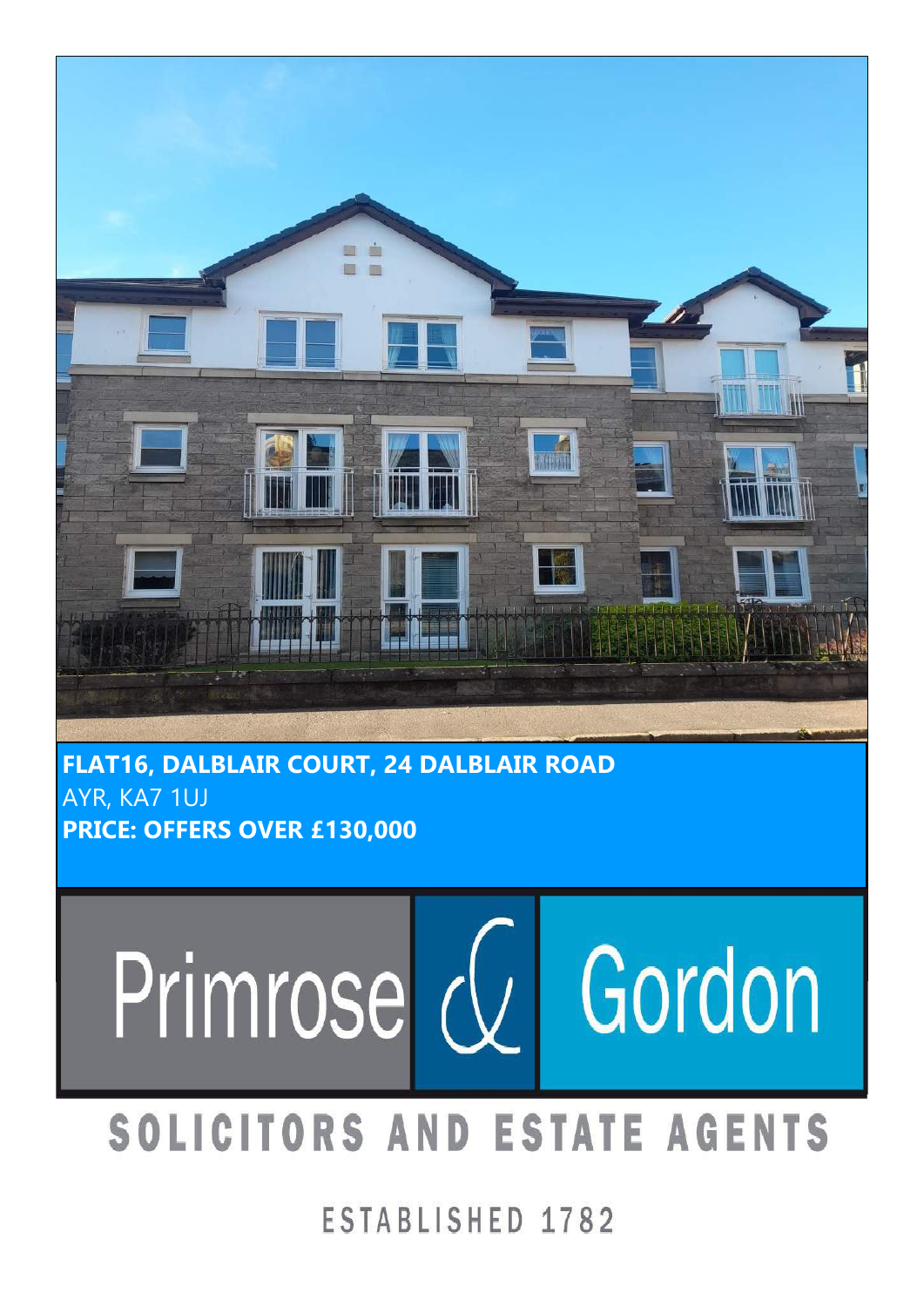

## Room dimensions:

| $13'06''$ x 6'09" (at widest) (approx)      |                                        |
|---------------------------------------------|----------------------------------------|
| Lounge/Diner $26'02''$ x $10'08''$ (approx) | Home Report—www.packdetails.com        |
| $7'06''$ x $7'09''$ (approx)                | REF: HP691182                          |
| 6'09" x 5'06" (approx)                      | $EPC = D$                              |
| $15'07''$ x 9'04" (approx)                  |                                        |
| $15'07''$ x 9'01"<br>(approx)               | Viewings are strictly by appointment   |
| $5'04''$ x $2'07''$ (approx)                | only by telephoning the selling agents |
| $1'09''$ x 3'06" (approx)                   | on 01387 267316. These will be carried |
|                                             |                                        |

out in accordance with current Covid-19 regulations.

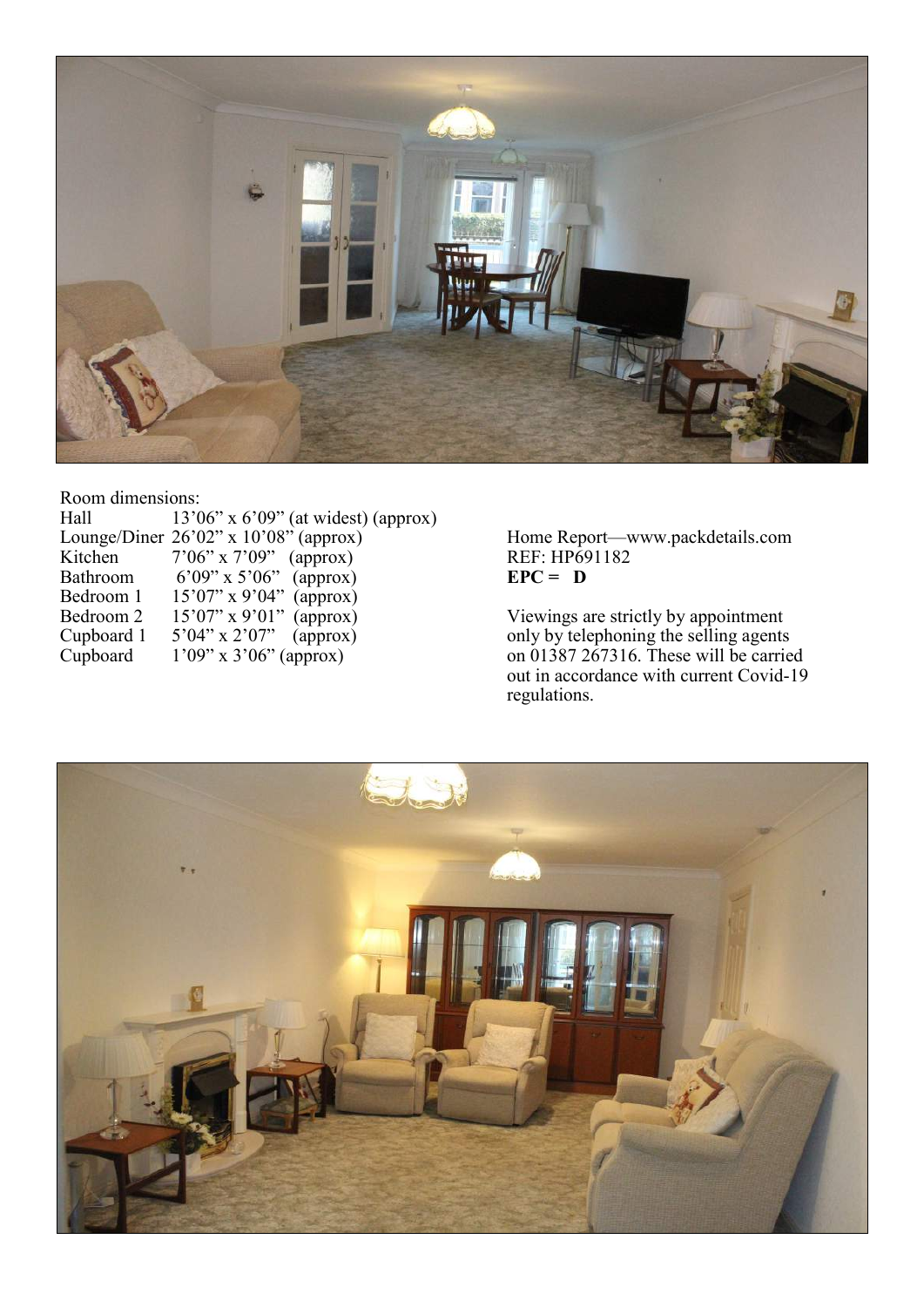This modern, well-proportioned two-bedroom ground-floor flat is situated within an exclusive retirement development by McCarthy and Stone close to Ayr town centre. The property is in good decorative order throughout It is within easy walking distance of Ayr town centre and conveniently located for local amenities including shops, hairdressers and Medical Surgeries.

This development of flats is exclusively for those over the age of 60. Entry is gained by a modern security entry system and the property itself is situated on the ground floor, although a lift is available to properties above. Within the development there is a large residents' lounge and also a fully equipped residents' laundry. There is a 24 hour emergency Care Call system offering peace of mind to residents. There are well kept landscaped gardens surrounding the property with ample car parking.

The accommodation comprises: Communal hallway, spacious hallway with doors to living room, bedrooms and bath room with shower over the bath, security entry system, Care Call pull cord, Built-in airing cupboard housing water tank with shelves and electric meter. Good-sized living room/dining area with triple glazed window and door to the front, decorative fireplace with electric fire, double doors with dappled glass panels leading to kitchen, Care Call pull cord. Fitted kitchen with wall and base units with ample storage space, Electrolux AEG built-in combination oven/grill, Electrolux AEG ceramic hob with extractor fan, stainless steel sink with mixer tap and left hand drainer, part tiled, triple glazed window to front, Care Call pull cord. Two double bedrooms both front facing with triple glazing and one with built-in double wardrobes with hanging rail and shelf, both with Care Call buttons. Good size bathroom with bath with shower W.C., washhand basin with vanity unit, heated towel rail, hand rails, Care Call button.



### ENTRY

By negotiation.

#### **SERVICES**

Mains water, electricity and drainage.

There is a monthly service charge payable to Lorimer Stevenson.

#### **OFFERS**

Must be made in standard written Scottish Legal form to the Selling Agents. Prospective purchasers are strongly advised to register their interest in writing please with the Selling Agents Messrs. Primrose & Gordon so as to be notified of any Closing Date that may be fixed.

#### CONSUMER PROTECTION FROM UNFAIR TRADING REGULATIONS 2008:-

These particulars have been carefully prepared and are believed to be accurate but they are not guaranteed and prospective purchasers will be deemed to have satisfied themselves on all aspects of the property when they make an offer. We the Selling Agents, have not tested any services or items included in the sale (electrical, solid fuel, water, drainage or otherwise) and make no representation, express or implied, as to their condition. All measurements are approximate and for guidance only. Photographs are purely illustrative and not indicative of (a) the extent of the property or (b) what is included in the sale. Measurements have been taken by a laser distance meter.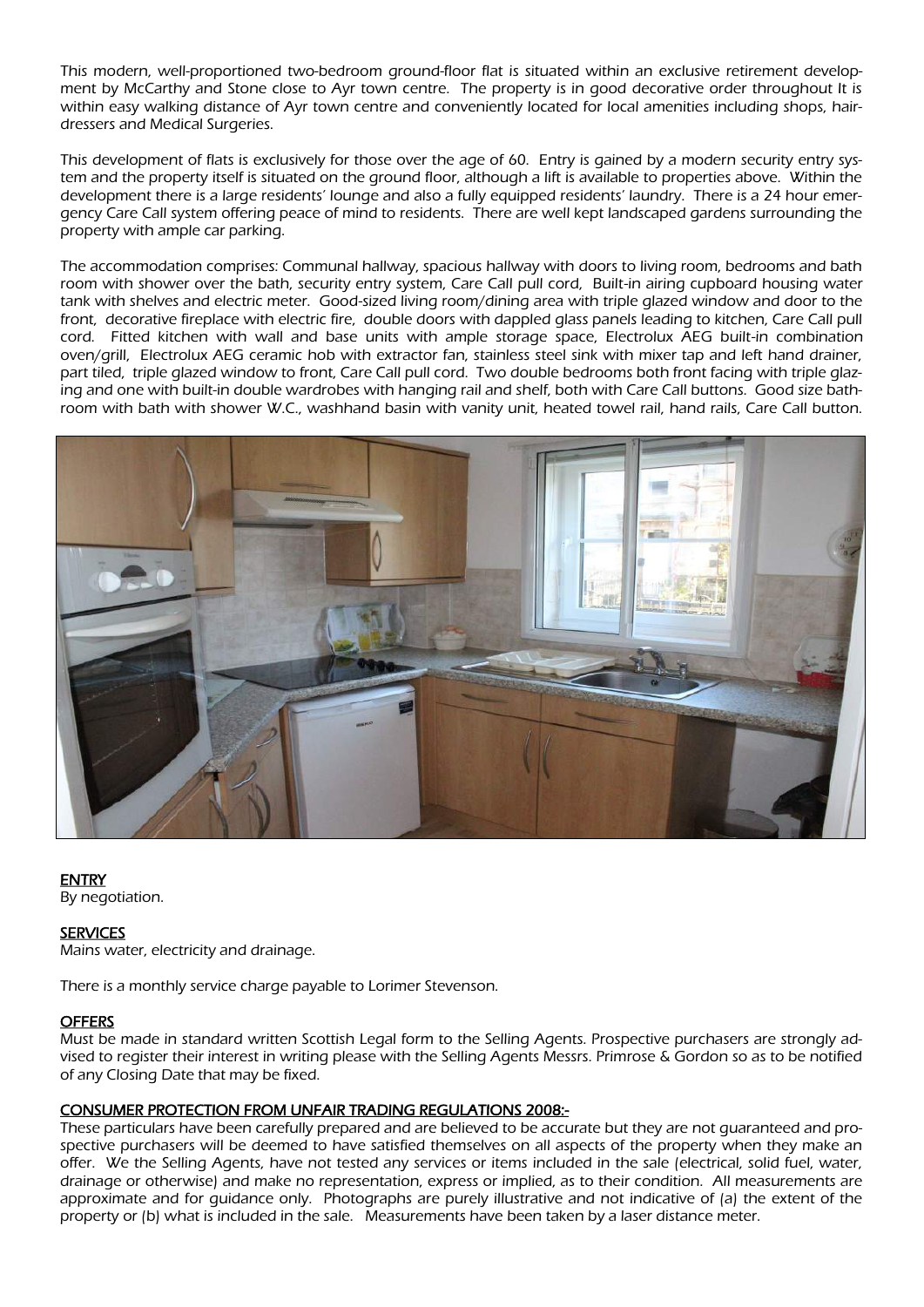



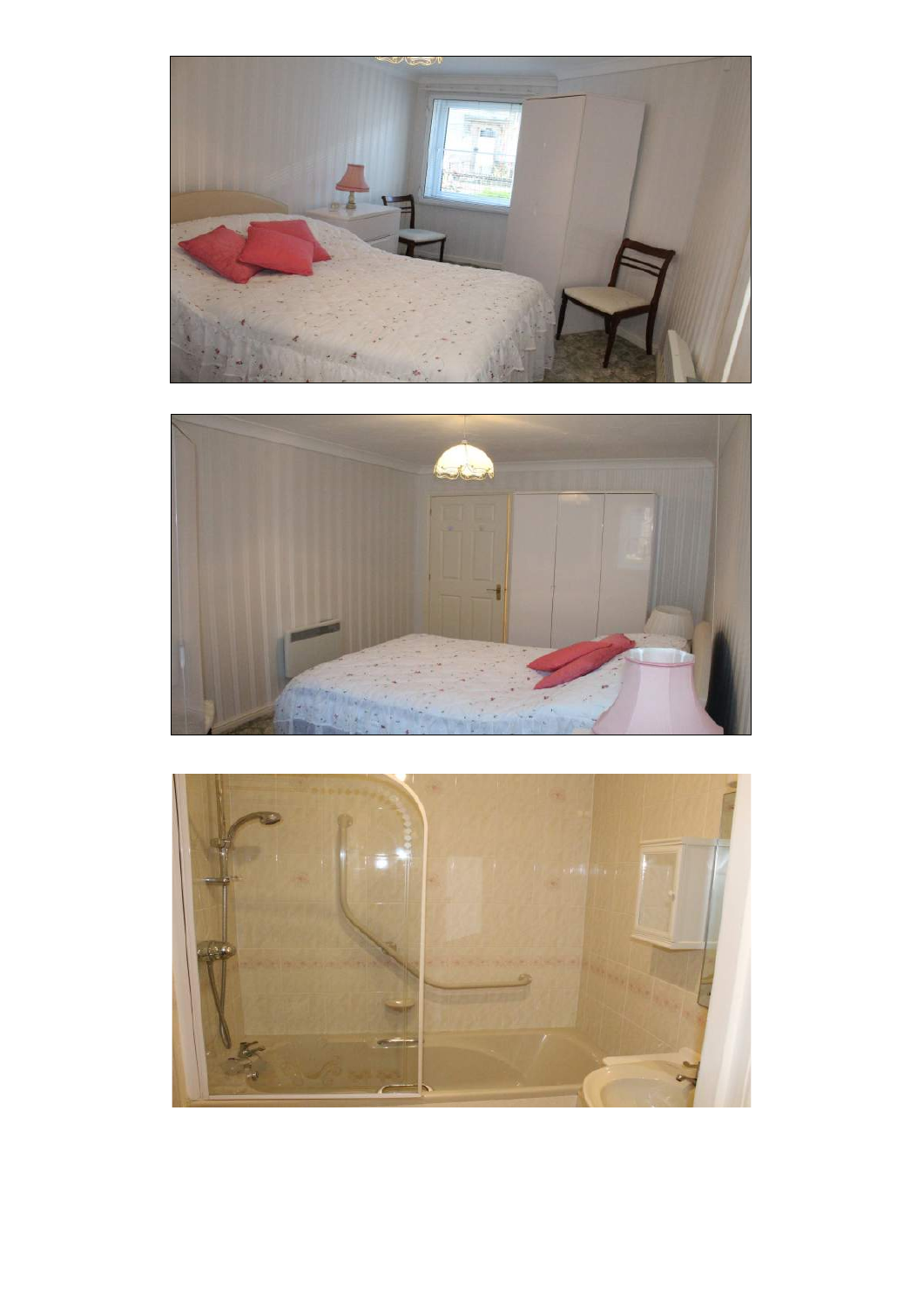